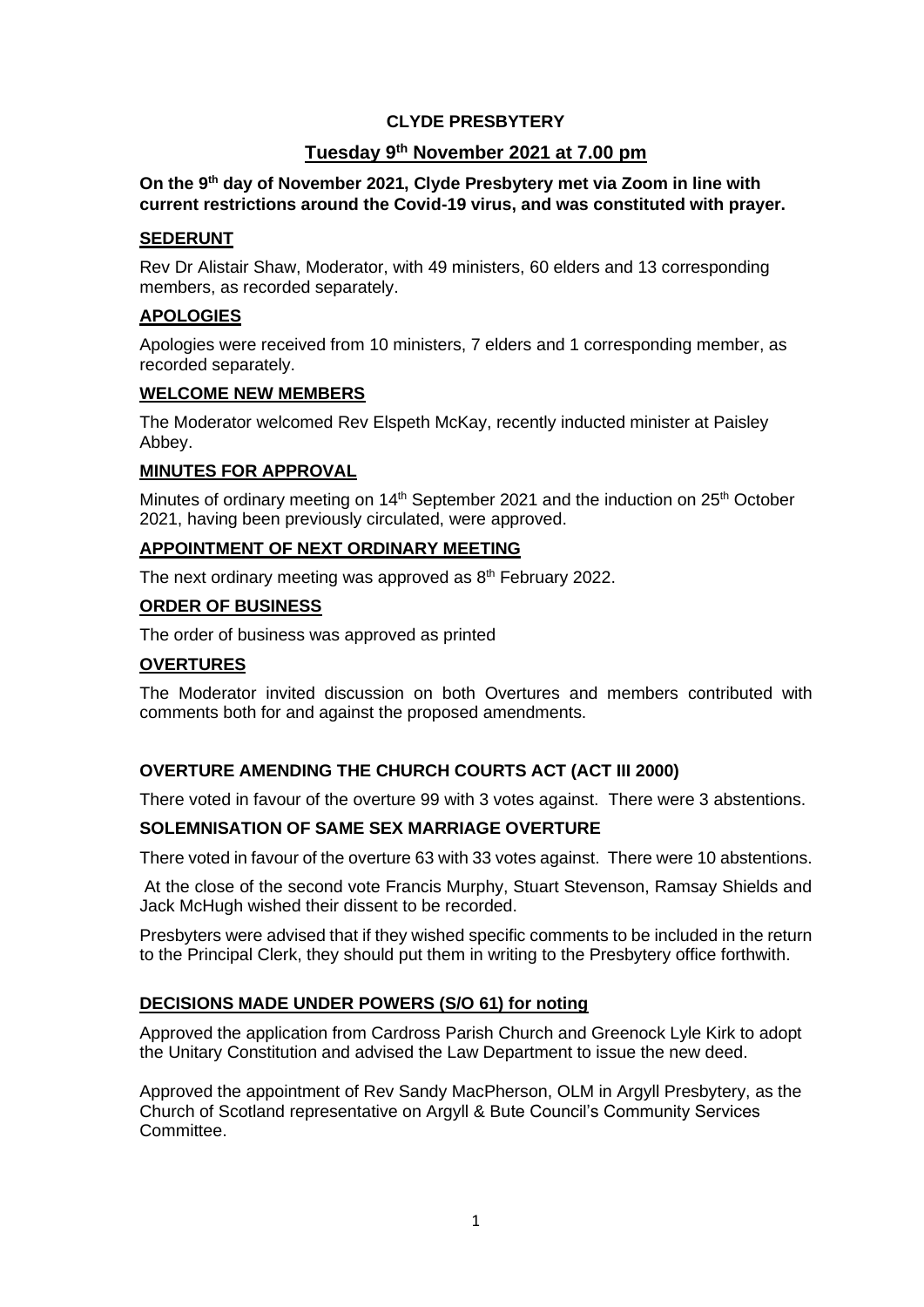# **COMMITTEE DECISIONS TAKEN UNDER POWERS (S/O 60) for noting**

#### *Property Committee (north)*

approved the application from Dalmuir Barclay to let their manse at 16 Parkhall Road, Clydebank now that they are in vacancy and instructed the congregation to use the services of the law department at '121' when drawing up a tenancy agreement

approved the refurbishment of Baldernock church windows at a cost of £59,286 incl. VAT and professional fees and further approved the release of funds held on their behalf in the central fabric fund. Thereafter instructed the clerk to forward the application form to the general trustees.

Presbytery noted the above decisions made by committees on their behalf.

#### **BUSINESS COMMITTEE**

Rev Ken Gray, Convener, presented the report from the Business Committee and the following deliverance was approved:

Presbytery:

- 1. receives the report;
- 2. notes the sad passing of Denis Wadsworth, representative elder from Elderslie, and remembers in prayer those who mourn his loss;
- 3. notes that Rev Dr Charles Cameron will be retiring from parish ministry and demitting his charge at Johnstone St Andrew's Trinity Church from 30th November 2021;
- 4. notes that Rev Eileen Ross will be retiring from parish ministry and demitting her charge at Linwood Parish Church from 31st March 2022;
- 5. notes that Rev Barbara O'Donnell will be retiring from parish ministry and will be demitting her charge at Bonhill linked with Renton Trinity from 30<sup>th</sup> April 2022;
- 6. notes that Rev Ian Johnson will be retiring from parish ministry and will be demitting his charge at Dumbarton: Riverside linked with St Andrew's linked with West Kirk from 30th June 2022;
- 7. notes the change to service times in Lochside churches (for even years, Craigrownie 09.45, St Modan's 11.15 and Garelochhead 11.15 and for odd years St Modan's 09.45, Craigrownie 11.15 and Garelochhead 11.15, with the exception being Remembrance Sunday when Craigrownie is 09.45 and St Modan's and Garelochhead 10.45 each year);
- 8. notes the change to service times in Dumbarton from October (a joint service for all congregations at 11.15am in West Kirk for October, December, February, in Riverside for November, January, March etc and the service will be live streamed to St Andrew's on the 2nd- 4th/5th Sunday of the month, once a month there will be a 10.00am service in St Andrew's conducted by the minister);
- 9. notes that there will be joint services in Barrhead as follows Barrhead Bourock on 26th December (no service at Barrhead St Andrews), and then at St Andrews on 2<sup>nd</sup> January (no service at Bourock);
- 10. approves the application from Barrhead St Andrew's to adopt the unitary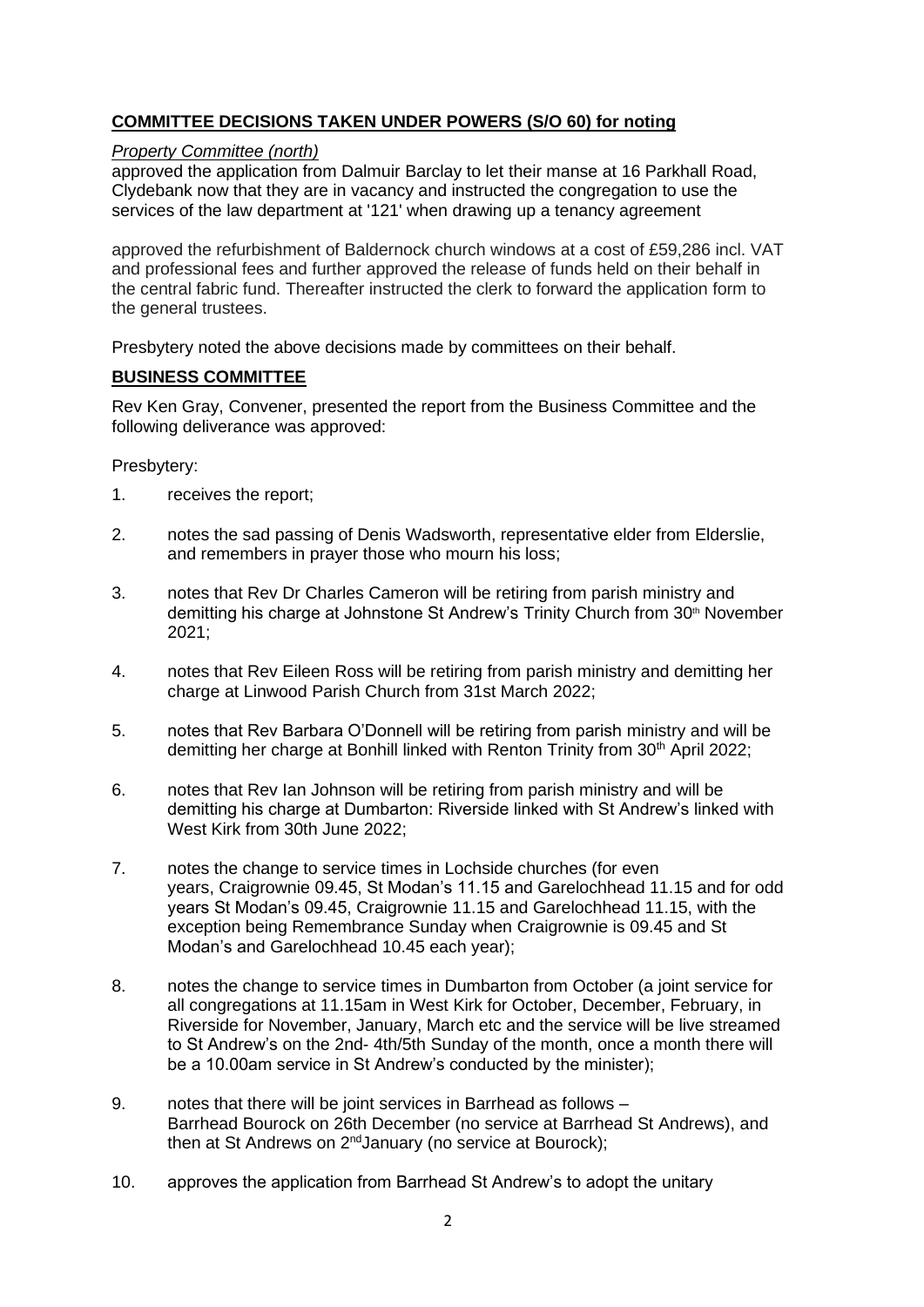constitution and instructs the Clerk the send the necessary documentation to the Law department;

- 11. delegates powers to the Business Committee to appoint Commissioners to the General Assembly 2022;
- 12. notes that the Convenor of the Assembly Business Committee, Rev Donald McCorkindale, has asked to address a special online meeting of Presbytery to discuss proposals for the reform of the General Assembly, and instructs the Clerk and Moderator to make suitable arrangements with Mr McCorkindale for such a meeting, most probably in January, and to intimate the time and date of this meeting to Presbyters.
- 13. proposes that the February meeting be held in person and instructs the committee to seek ways in which a hybrid meeting enabling remote participation might be made possible;
- 14. notes that the Faith Nurture Forum has appointed the Very Rev Martin Fair and Rev Mike Goss to act as facilitators to Presbytery in the Mission planning process;
- 15. appoints Rev Dr Alan Hamilton to collate any responses to the report of the Theological Forum's report 'Westminster Confession and the Church' and invites Presbyters to submit any comments to him by 30th November 2021, and instructs Dr Hamilton to submit those responses on behalf of Clyde Presbytery;
- 16. notes the determination from the General Trustees, set out below, with regard to the sale of the former church and halls which formed part of Paisley Martyrs' Sandyford;

## **TREASURER**

Mr Ian Steven, Treasurer, presented his report and the following deliverance was approved:

Presbytery:

- 1. receives the report;
- 2. confirms approval to change in Accounting Reference Date from 30th June to 31st December with the next set of accounts for Clyde Presbytery being for the eighteen-month period ending 31st December 2021

## **AD HOC MISSION AUDIT TASK GROUP**

Rev Jonathan Fleming, Convener, presented the report from the *ad hoc* group and the following deliverance was approved:

Presbytery:

- 1. receives the report;
- 2. urges congregations to complete the Mission Audit exercise as fully as possible and respond by the deadline given;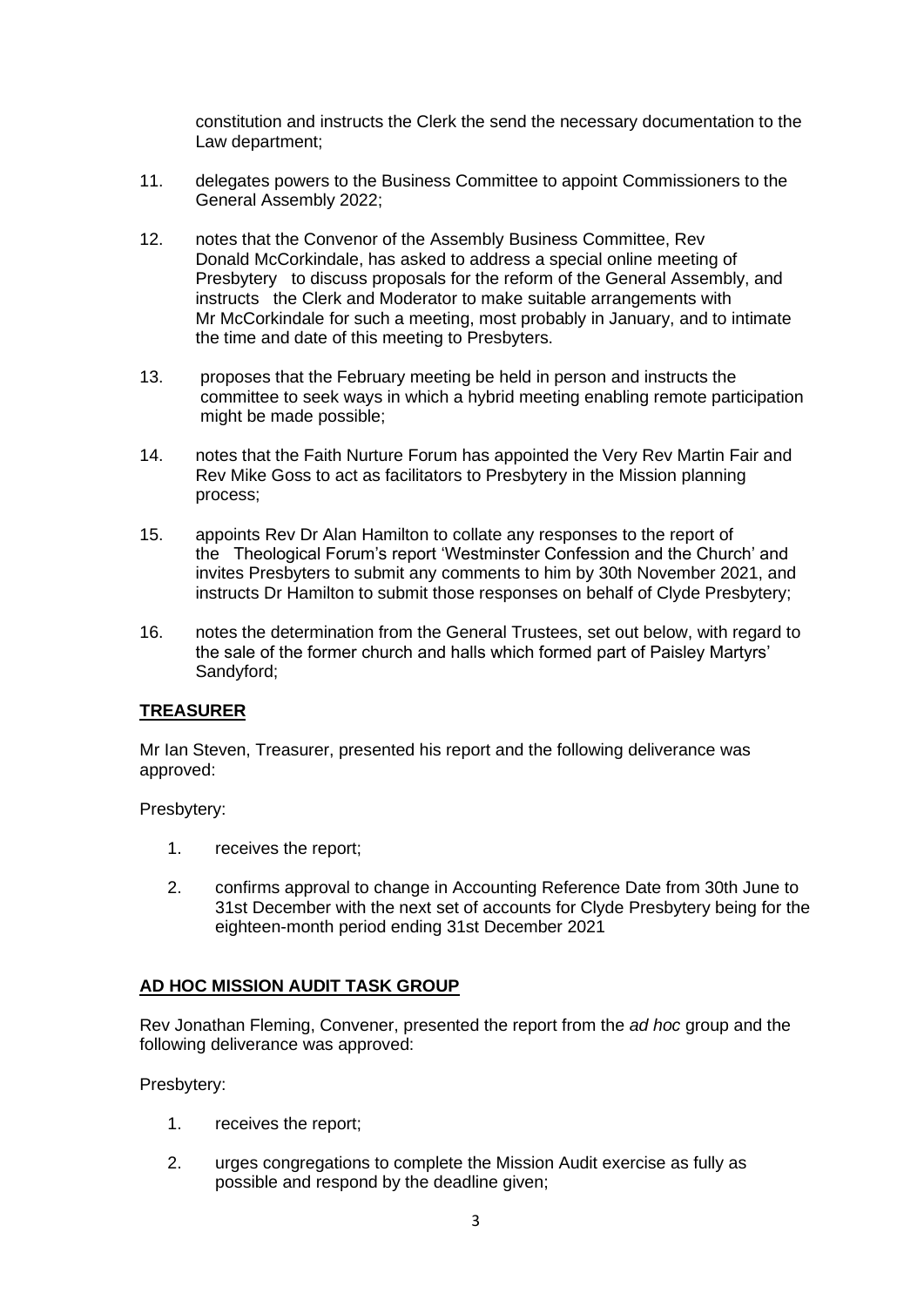## **MISSION**

Rev Gary Noonan, Convener, presented the report from the Mission Committee and the following deliverance was approved:

Presbytery:

- 1. receives the report;
- 2. notes the link to various resources and online events
- 3. welcomes the presbytery mission officer, Andy Reid, to his new role and offers him our prayers and encouragement

## **PROPERTY**

Rev Ian McEwan, Convener, presented the report from the Property Committee and the following deliverance was approved:

Presbytery:

- 1. receives the report;
- 2. approves an application from Paisley St George's to be permitted to let the Manse at 10 Hawick Avenue, PAISLEY,
- 3. notes that the 2021 tranche of quinquennial inspections covering the following congregations; Erskine, Greenock: Lyle Kirk, The Mount Kirk, Wellpark Mid Kirk and Westburn, Paisley: Abbey, North (formerly Sandyford and Wallneuk North), St George's (formerly Glenburn & Stow Brae), South and West (formerly Martyrs' and St Columba Foxbar), all in the former Presbytery of Greenock and Paisley, should now be complete and reports are due to be passed to congregations around the end of November 2021;
- 4. notes that the Job Application Pack for the Presbytery Buildings Officer is enclosed at **appendix 3** and is ready to be advertised with a closing date in early December.

## **SAFEGUARDING**

Mr Neil Turnbull, Convener, presented the report from the Safeguarding Committee and the following deliverance was approved:

Presbytery:

- 1. receives the report;
- 2. instructs all congregations to notify the Safeguarding Committee of their training requirements so that adequate training can be put in place;
- 3. reminds congregational safeguarding co-ordinators that two sets of records are required to be presented for inspection at the annual attestation of records which is likely to take place in February 2022;